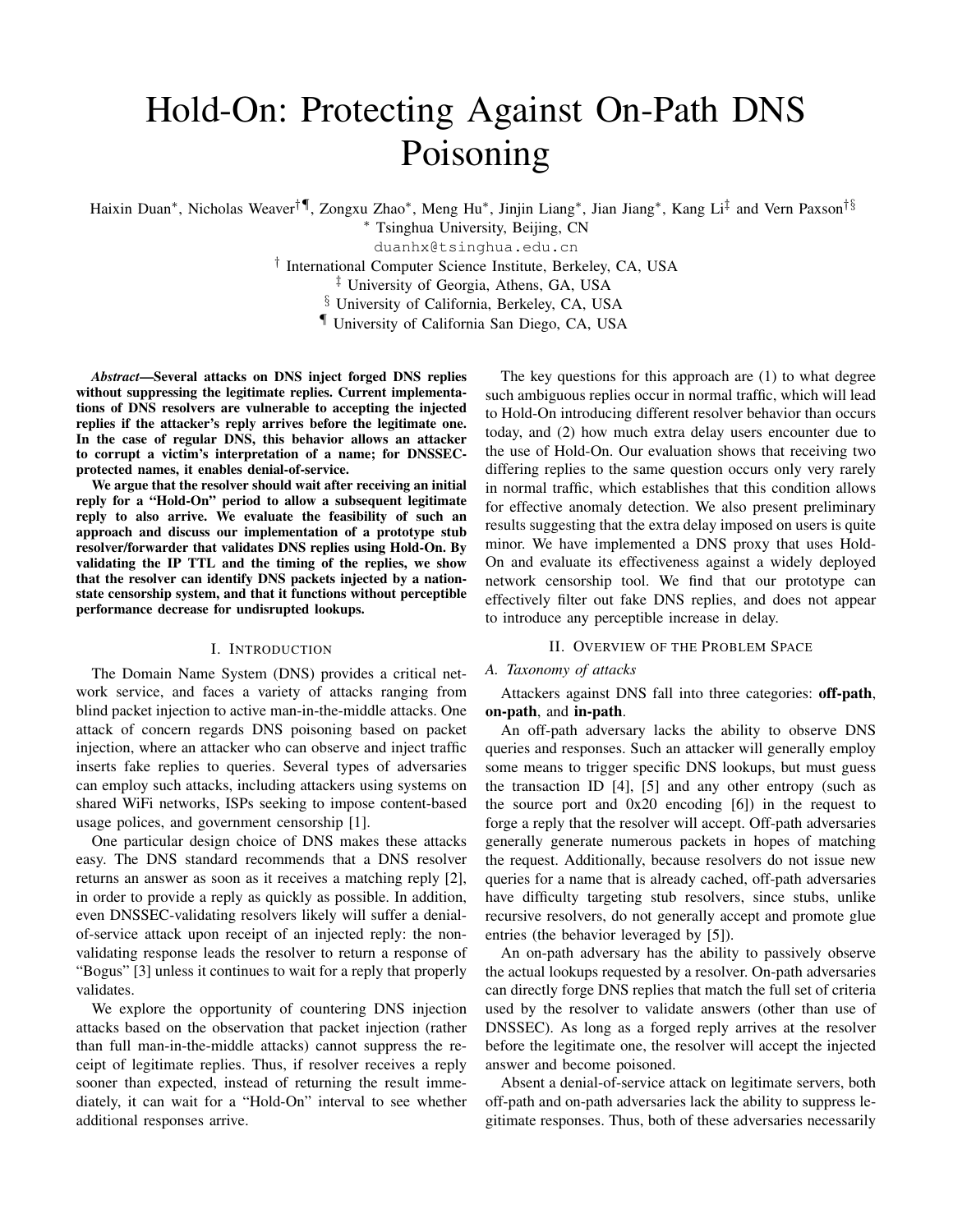create an observable artifact: the victim, if it waits sufficiently long, will receive both the attacker's packet and the legitimate reply. (We employed a similar form of this anomaly to detect TCP reset injection attacks [7].) Only an *in-path* adversary, capable of blocking and modifying packets, can prevent the legitimate reply from reaching the victim.

Although in-path approaches have more power, on-path approaches have several advantages, making their use appealing for attackers. Censorship tools commonly use on-path rather than in-path techniques to ease deployment and to make the system failure and load tolerant, as the censorship system can then operate on a traffic mirror rather than the live traffic.<sup>1</sup> Similarly, on-path WiFi packet injection works without modifying drivers, but suppressing legitimate replies requires hardware-specific access to the low-level air interface to detect and squelch a broadcast in flight.

## *B. Vulnerability of current implementations*

Systems that implement the DNS standard [2], [8] are vulnerable to on-path spoofing, despite the presence of the later legitimate reply, because the resolver attempts to "get the answer as quickly as possible" [2]. Upon receiving a reply, the resolver checks the ID field in the header and then will "verify that the question section corresponds to the information currently desired" [8]. Clearly, these steps do not provide sufficient diligence, as the design goal of quickly returning an answer causes the resolver to return the attacker's value.

DNSSEC adds cryptographic authentication to prevent the acceptance of invalid DNS replies [9], [10], [3]. Although attackers cannot redirect victims using spoofed replies, they can still perform denial-of-service attack, which will often suffice to satisfy a censor's objective. DOS occurs because the resolver will attempt to process the attacker's packet, determine that the DNSSEC signature is absent or invalid, and immediately return "Bogus", depriving the client from the ability to connect to the host corresponding to the name. Because of this behavior, DNSSEC does not suffice as a replacement for a mechanism such as Hold-On: resolvers need to maintain an open port for a period of time in order to attempt to validate all responses received for a query, not just the first.

# *C. Other related work*

DNS has a long history of poisoning attacks [4], [5], [11], [12]. Beside those mentioned above, several previous efforts counter DNS poisoning attack by increasing the difficulty of blindly injecting DNS answers [13], [14], [6], [15]. These efforts focus on deterring off-path injection by increasing the information entropy required to match a valid DNS reply. Our work, however, addresses the threat from attackers that can observe queries, which allows them to circumvent these previous defenses.

Poisoning attacks based on on-path injection are not limited to DNS. Malicious injection, such as TCP RST and ICMP unreachable messages, have been used in both individual attacks [7] and ISP-scale censorship [16], [17]. Similar to DNS poisoning, traffic sent from the remote peer of the legitimate communication will still arrive at the victim after these malicious injections. Therefore, the use of Hold-On mechanisms similar to those explored here will likely have applicability to deter these malicious injections as well.

#### III. HOLD-ON AND DILIGENT VALIDATION

As a consequence of the inability for on-path attackers to suppress legitimate replies, we investigate the benefits of stub resolvers or forwarders waiting for a "Hold-On" period to allow subsequent legitimate replies to arrive. Part of this procedure entails validating replies with more diligence when a resolver receives two or more replies for the same question. This improvement effectively protects against DNS injections in the case of non-disruptive attacks, where the attacker lacks the ability to to block either the resolver's request or the authority's response.

#### *A. Assumptions*

We predicate our approach on the following assumptions, which we view as reasonable based on our experience with censorship activity that employs on-path injectors:

(1) The user under attack or censorship is able to access a trustworthy recursive resolver outside of the attacked or censored networks, such as Google Public DNS [18] and OpenDNS [19], which they frequently use. In particular, in the censorship case, we assume that the censor does not block access to this resolver, which we argue is a plausible assumption given the large number (158,364 in January 2012) of known open resolvers [20].

(2) The attacker/censor injects fake responses according to a blacklist rather than a whitelist. That is, the user knows some non-sensitive domain names that can be used to measure normal (non-interfered by the attacker) communication between the client (stub resolver) and the DNS server (recursive resolver).

(3) The attacker injects fake replies as quickly as possible in order to ensure that the replies arrive earlier than the legitimate ones. Hence, the injection mechanism will transmit immediately upon seeing the client's request. The mechanism cannot wait for the arrival of the legitimate reply from the server because by doing so, the injection may arrive after it, and fail to work.

(4) The attacker cannot construct a properly signed DNSSEC response.

Based on these assumptions, the stub resolver can estimate when it expects legitimate replies to arrive, in order to discern between injected replies and correct ones.

## *B. Hold-On and Validation*

The stub resolver or forwarder needs to first learn the expected RTT and hop-count distance (in terms of expected

<sup>&</sup>lt;sup>1</sup>TCP traffic control tools also have used this vantage point. For example, Comcast deployed Sandvine's Policy Traffic Switch devices to disrupt BitTorrent traffic in an on-path configuration [7], even though the devices themselves supported in-path operation.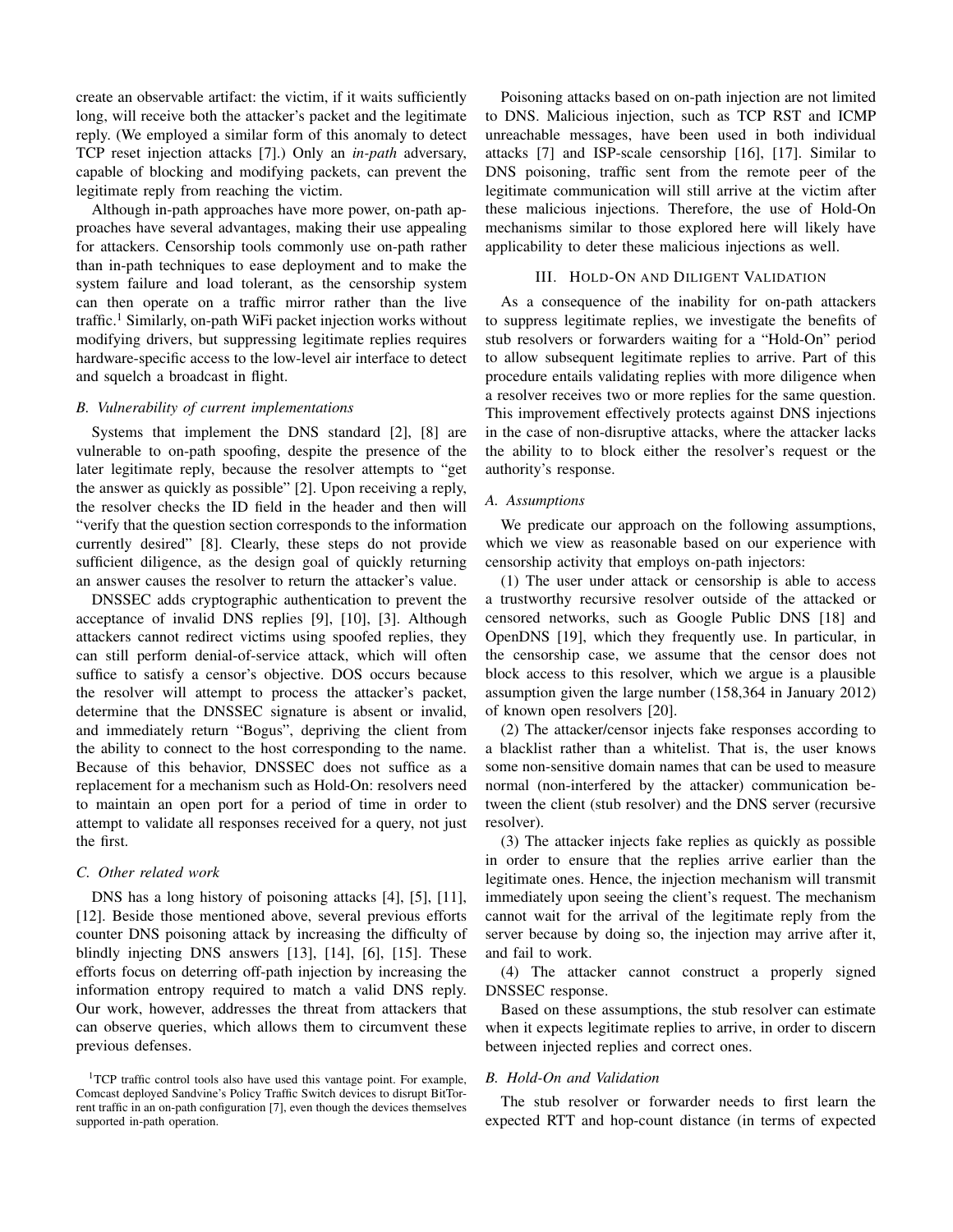

Fig. 1. Hold-On while waiting for a legitimate DNS reply.

TTL) associated with communication involving its remote recursive resolver, which it does using active measurement. (Recall that we presume the remote resolver lies outside of the censored network.) Upon start-up, the resolver issues a series of non-sensitive queries to measure the initial RTT and TTL seen on arriving replies for entries cached at the remote resolver by repeatedly querying for the same name. During this period, the resolver maintains an open port for an additional period to validate that an on-path adversary has not tampered with these initial measurements by injecting replies. During normal operation, the stub resolver also continually updates these values based on passive measurements of its ongoing traffic.

Given estimates of the legitimate RTT and TTL, the resolver works as shown in Figure 1:

(1) After issuing a DNS query, the resolver starts its Hold-On timer. A natural setting for the timer would be 15 seconds, as this reflects the default timeout value for both the BIND resolver [21, p. 108] and Microsoft Windows [22]. Naturally, in most cases the resolver will return much sooner, unless the remote resolver is unreachable.

(2) When the resolver expects a DNSSEC-protected response, for each reply it performs a local signature validation. It returns to the client the first fully validated reply. If it finds all replies as either Insecure, Bogus, or Indeterminate [3, p. 20], and the Hold-On timer expires, the resolver returns a DNSSEC error.

(3) Without DNSSEC, upon receiving a reply before the Hold-On timer expires, the resolver performs two additional validations:

- Timing. Does the reply arrives too early? The test we use here is for replies that arrive sooner than half of the expected (measurement-derived) RTT. We note that the resolver could also determine this threshold more precisely by measuring known injections in the resolver's actual environment by generating queries for censored names to non-existent resolvers.
- TTL. Does the TTL field in the IP header have the

expected value(s)? We assume that the route between the remote DNS server and the client is stable in at least short periods (such as 5 minutes), so we can get and update the expected TTLs by periodical measurement.

Upon observing either of the above mismatches, the resolver ignores the response and continues to wait. If on the other hand a reply arrives before the Hold-On time expires and validates based on the above tests, the resolver accepts the new reply and returns it to the client.

If the stub resolver receives no valid reply before the Hold-On timer expires, it returns the latest non-validating reply it observed. Doing so means that in the presence of significantly changed network conditions, users experience delay, but not inadvertent blocking of their access.

In most cases, the resolver will not wait until the Hold-On timer timing out; it will stop waiting upon receipt of a legitimate response. Thus, generally this approach will not cause extra delay, except in the case that network conditions have changed such that legitimate replies now return sooner and without DNSSEC protection.

# IV. FEASIBILITY ASSESSMENT

To assess the viability of our approach, we investigate the phenomenon of observing multiple replies for a single DNS query in both a censored network and a non-censored network. In the latter, we look at whether normal DNS traffic generates such replies; that is, whether Hold-On and validation could cause significant false positives. In the censored network, we assess how different the injected replies appear from the legitimate ones, which indicates whether the approach could suffer from significant false negatives.

#### *A. Observation in an uncensored network*

We can view use of the Hold-On approach as a form of anomaly detector, looking for a condition that represents an attack. Although it is clear that a packet-injection based DNS attack must create an anomaly where the client receives two distinct replies, we must ensure that normal DNS traffic does not generate these anomalies, as, in some cases, there may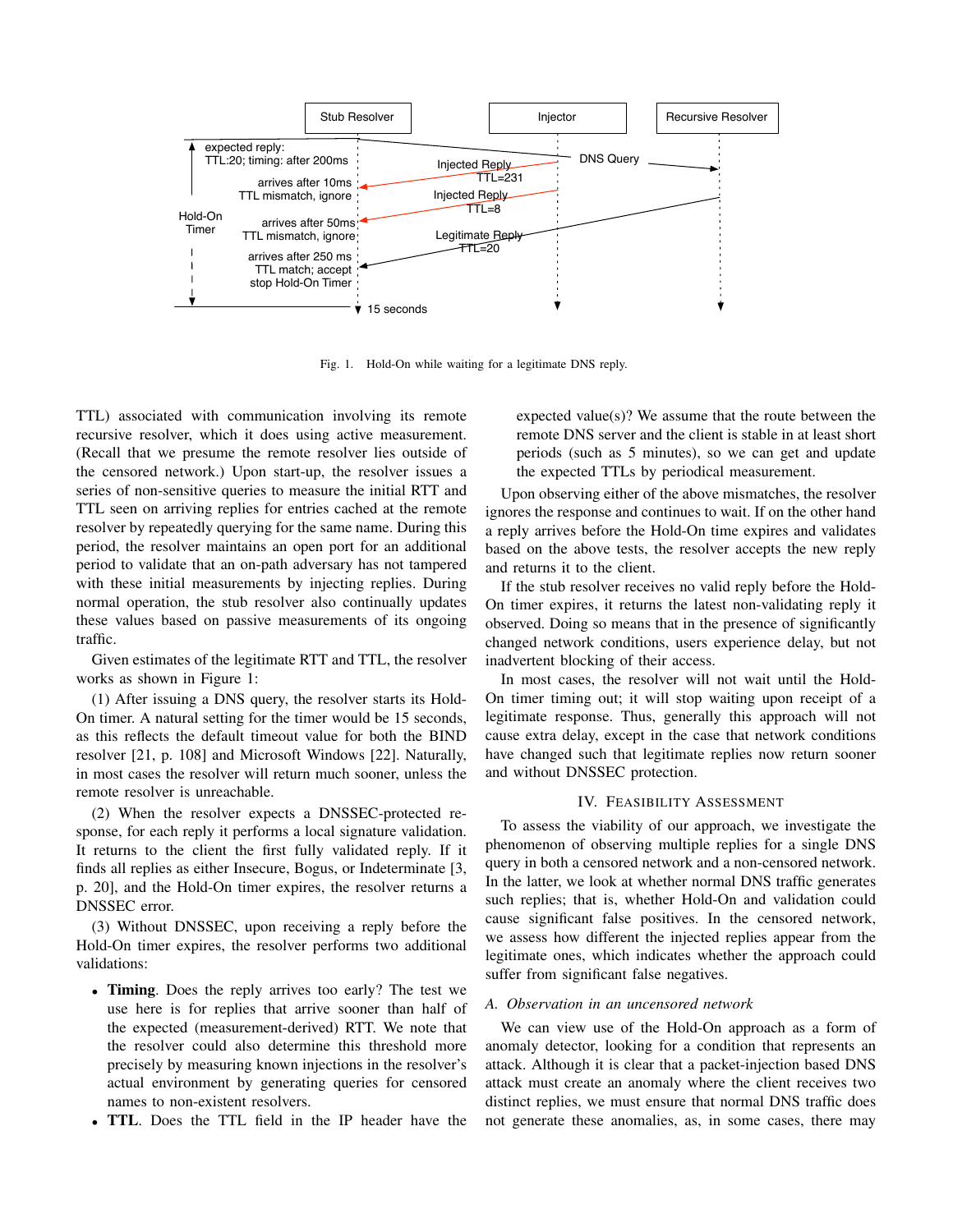be no effective resolution beyond simply noting the attack and returning no valid answer if it proves impossible to heuristically distinguish an attacker's packet from a legitimate non-DNSSEC signed reply. If the resolver simply ignores replies it cannot validate (and returns the last such, if no valid replies are received), then such anomalies arising in legitimate traffic will not in fact cause any problems. If, however, the resolver flags such replies as reflecting an attack, then these false positives will incur a degree of collateral damage.

We developed a Bro [23] IDS policy script to directly detect anomalous secondary DNS replies. This script operates by tracking all DNS requests and matching replies, checking any subsequent reply that arrives within a 1-minute timeout<sup>2</sup> to determine whether the number of records in the reply and the contents of each are unchanged. We validated that this script accurately detects attack packets using traces of injected packets we captured by sending DNS query requests that transited a network that uses DNS-based packet-injection censorship.

We ran this script against 6 days of normal DNS traffic captured at ICSI's border, consisting of 11,700,000 DNS requests.<sup>3</sup> During this period we observed no DNS anomalies that would create a false positive, only deliberate testing intended to trigger a DNS censorship system.

Running on a 1.5 hour trace gathered in August 2011 at the UC Berkeley campus border (a total of 15.2M DNS transactions,<sup>4</sup> both inbound and outbound), we observed two benign authorities that triggered the basic anomaly detector. The first server, an authority server for the BBC, returned two distinct replies for the same query for several names. Although distinct in value, both values were within the same /24 subnet.

The second, an authority for businessinsider.com, returned two values for the same query. The first reply was a CNAME to an external domain with the root authority information included in the reply, while the second was a SERVFAIL containing the same CNAME but no authority or additional fields, triggering the alert.

We also observed both multiple incidents of DNS censorship (caused by local users configured to use resolvers in a censored country) and a few false-positives due to script bugs that would not disrupt a Hold-On resolver.

#### *B. Observation in a censored network*

To assess potential false negatives, we trigger a DNS censorship system to inject DNS replies with sensitive domain names (such as twitter.com). We generated these measurements from within the censored network, communicating with destinations outside the censored network. To differentiate the legitimate from the injected replies, we first query a non-existent DNS server outside the censored network with sensitive names, and we receive only injected replies. We then query an open DNS

<sup>2</sup>We chose a longer timeout to be conservative in this analysis, attempting to detect potential anomalies that would not affect a resolver using Hold-On.

<sup>3</sup>We excluded lookups issues by an ICSI measurement tool.

450 In jected 400 Real 358 300 RTT(ms) 256 206 150 106 50 я 03/04 03/05 03/06 03/07 03/08 03/09 03/10 03/11 03/12 03/13

RTT of Injected and Real DNS resplies

Fig. 2. Comparison of arrival times for legitimate packets (green cross) and packets injected by censor (red plus)

Date



Fig. 3. Comparison of TTLs for legitimate packets (green cross) and packets injected by censor (red plus)

server with non-sensitive names (such as www.mit.edu), by which we receive only legitimate replies.

With this method, we collected a data trace including  $\approx$  100,000 queries and corresponding replies over 9 days. Figures 2 and 3 show comparisons of RTTs and TTLs observed of legitimate DNS packets and injected packets by the DNS censor. It appears not difficult to identify the legitimate packets from injected. Most injected packets arrive much earlier than legitimate ones because the injector and the client reside within the same ISP, while the DNS server resides in another country. We found the values of IP TTL from the legitimate DNS responses are quite stable over a period of 9 days (either 44 or 42), but the TTL value of the injected packets varied in the range of [0–255], presumably to avoid simple filtering.

In another 10-hour trace, we select one pair of (RTT, TTL) every 5 minutes, and use this as the expected RTT and TTL to validate other packets in the following time window. In our experiment, we change the threshold of TTL and RTT to evaluate the false positive rate and false negative rate, as shown in Table I. For example, if we set the threshold

<sup>4</sup>Excluding a known high-volume DNS crawler used for research.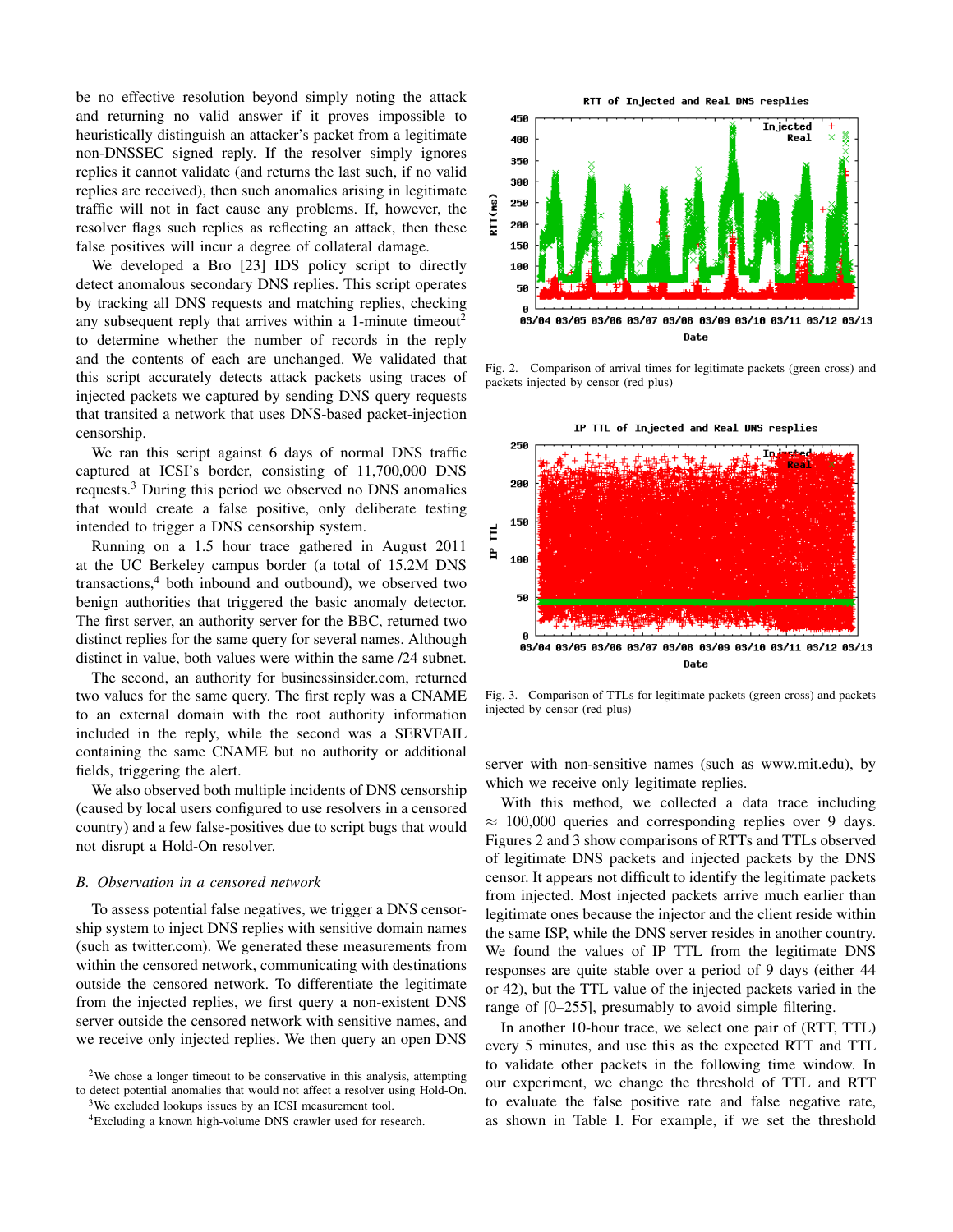

Fig. 4. Environment of DNS proxy

of TTL to 1 (that is, the reply is valid only if  $TTL \in$  $[expected\_TTL-1, expected\_TTL+1]$  and set the threshold of RTT to  $0.5 \cdot expected$  *RTT* (that is, the reply is valid only if it does not arrive  $0.5 \cdot expected RTT$  earlier than expected), then the approach does not generate any false positives or negatives.

| TTL threshold  | RTT threshold | $FP(\%)$ | FN(%) |
|----------------|---------------|----------|-------|
| $0 - 2$        | 0.5           |          |       |
| 3              | 0.5           |          | 0.01  |
|                | 0.5           |          | 0.06  |
| 5              | 0.5           |          | 0.07  |
|                | 0.5           |          | 0.10  |
|                | 0.5           |          | 0.11  |
| $\mathfrak{D}$ | 0.1           | 5.96     | 0     |
| 2              | 0.2           | 1.53     |       |
| 2              | $0.3 - 0.8$   |          |       |
| $\mathfrak{D}$ | 0.9           |          | 0.31  |
|                |               |          |       |

TABLE I FALSE POSITIVE (FP) AND FALSE NEGATIVE (FN) RATES CORRESPONDING TO DIFFERENT THRESHOLDS FOR IP TTL AND RTT DIFFERENCES.

### V. IMPLEMENTATION AND EVALUATION

We implemented a DNS proxy to explore how Hold-On works in practice. The proxy operates as a DNS forwarder that aims to protect against DNS injection by on-path adversaries, as illustrated in Figure 4.

#### *A. Design and implementation of a DNS proxy*

To estimate the expected RTT and TTL to/from the remote recursive resolver, the proxy issues requests upon start-up for non-sensitive names.<sup>5</sup> To estimate the RTT, the resolver queries the same name multiple times, selecting the minimum of RTT observed. The resolver excludes the first query, because it might include additional time consumed by the server to resolve the name recursively, rather than answering from its cache. The expected TTL(s) should typically remain constant, but could vary due to routing changes.<sup>6</sup> We assume that the set of expected TTLs does not vary in a measurement period (see below). In our current implementation, the set has only one value. During its normal operation, a separate thread repeats

# Algorithm 1 Hold-On and Validation for DNS Proxy

 $Timeout \leftarrow 5$ while GetDNSRequestFromClient(request) do  $retry \leftarrow 1; \text{got} AnyReply \leftarrow false$ repeat ForwardRequestToResolver(Resolver, request); StartHoldOnTimer(retry · Timeout); while NOT  $T$  imeout and GetDNSReply(replyPkt) do  $gotAny Reply \leftarrow true \{ from server or injector\}$ if ValidateDNSSEC\_OK( $replyPkt$ ) then SendDNSReplyToClient(replyPkt.msg) StopHoldOnTimer() return else if ValidateTTL  $OK(replyPkt.jpTTL)$ and ValidateRTT\_OK( $reply Pkt.RTT$ ) then SendDNSReplyToClient(replyPkt.msg) StopHoldOnTimer() return else  $DropAndLog(replyPkt)$ end if end while  $return \leftarrow return + 1$ until  $return == 3$ if  $qotAnyReply$  then {*No valid reply, return the latest non-validating reply*} SendDNSReplyToClient( $replyPkt.msg)$ end if

| end if    |  |  |
|-----------|--|--|
| end while |  |  |
|           |  |  |

this measurement (see  $\S$  IV-B) periodically (such as every 5 minutes) and updates the expected RTT and TTL values adapted to potential change of network status.

Algorithm 1 details how the proxy processes with DNS requests and replies. When the proxy receives a DNS request from its client (end user or DNS forwarder), it forwards the request to the remote recursive resolver and starts the Hold-On timer. We set the initial value of the timer to 5 seconds; if no legitimate reply after the timer expires, we reset the timer to 10s for the second try, and similarly to 15s for the third try.

If the proxy receives a DNS reply (from either the remote recursive resolver, or an injector), it validates both TTL and RTT against the expected values (the expected TTLs could include multiple values because of multiple paths to the resolver). If the request is DNSSEC enabled, the corresponding reply should also be checked with DNSSEC options (not implemented yet in our prototype). For DNSSEC-disabled requests, ValidateDNSSEC OK always returns false. ValidateRTT OK and ValidateTTL OK return true if:

 $expected\_RTT - replyPkt.RTT < 0.5 \cdot expected\_RTT$  $reply Pkt.ip TTL \in expected TTLs$ 

<sup>&</sup>lt;sup>5</sup>It could instead simply monitor initial queries for duplicate replies, and formulate its estimates from those that engender only a single reply. Doing so would also help with combating injection from attackers who have different goals than censorship.

<sup>6</sup>A potentially pathological case would be replies that vary across a set of arriving TTL values due to the use of per-flow load-balancing that causes different replies to take different routes.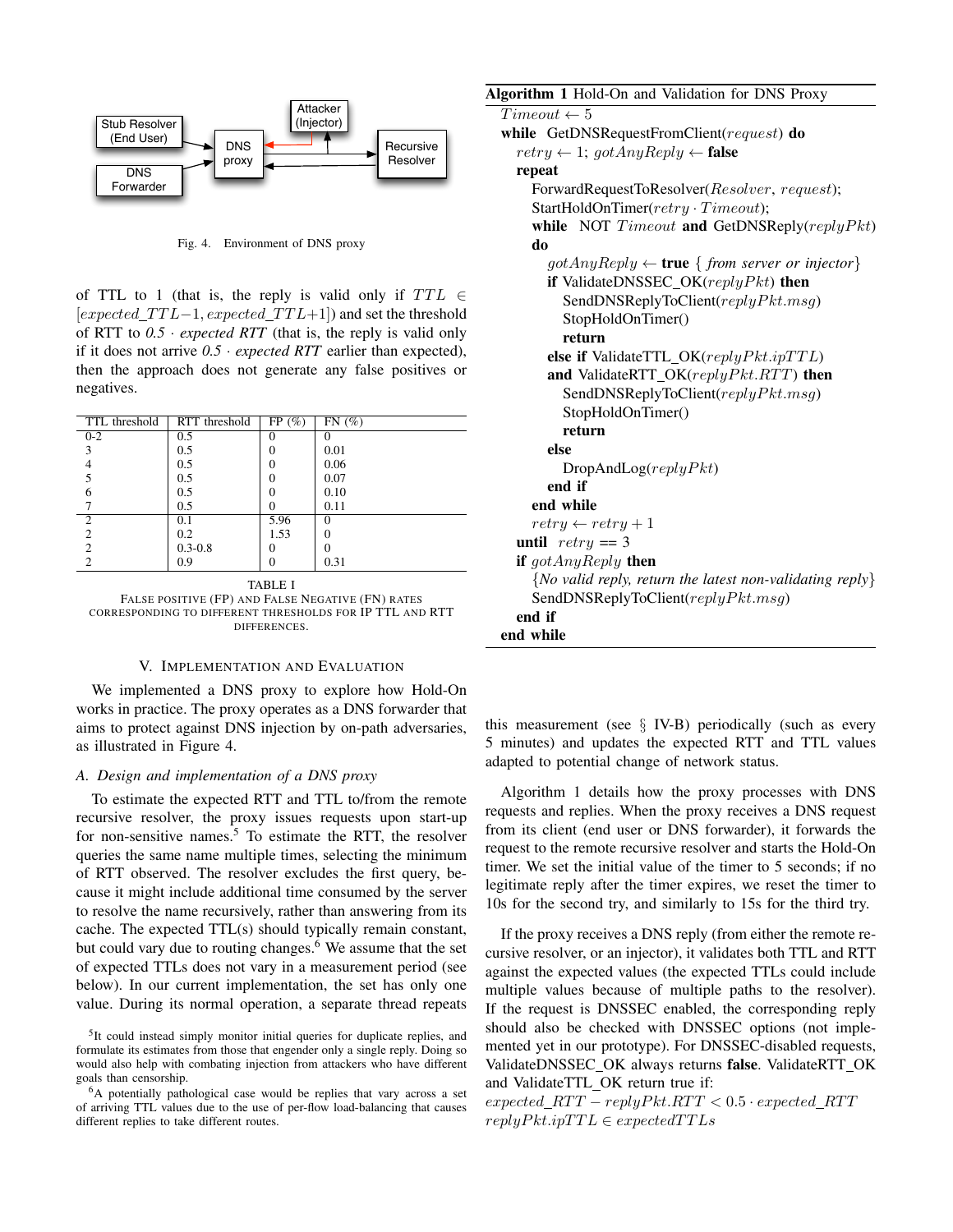

Fig. 5. For cached names, compare of the query time with Hold-On enabled (green square) and Hold-On disabled (red cross). Most of the points in the two set overlap, so only a green line is shown.

## *B. Evaluation*

To evaluate the delay increased by Hold-On, we use two sets of domain names for cached or uncached queries. For the first set, we used a fixed prefix ("www") with different levels of domains appended ("." or "null", "com", "org", "net", "cn", "jp", "de", "google.com", "mit.edu"). For the first set, we query each name first, let the recursive resolver cache the result, and then measure the query time for subsequent queries. As shown in Figure 5, the time needed for each query approximates the RTT.

We generated the second randomly using a nonsense prefix again with different level of domains appended. We query each name only once.

Because the resolver must fully resolve the name for each query, the query time includes RTT (from the proxy to the recursive resolver) as well as the subsequent time consumed by the resolver (from recursive resolver to authoritative name servers). As shown in Figure 6, the time varies considerably for different level of domain. For example, it is much faster to resolve "nonsense12847.google.com" than "nonsense2132323.de" because the resolver (in our case, Google Public DNS) has a low-latency path to a google.com authority, but a higher latency path to the .de authority.

As shown in Figure 5 and 6, in both cases (cached or uncached query) Hold-On and validation do not introduce any apparent delay.

## VI. DISCUSSION

The current Hold-On implementation operates as a stub resolver to a known-uncensored remote recursive resolver, which enables accurate initial measurement of RTT and TTL to enable subsequent detection of unexpected replies. Without DNSSEC, it relies on attack packets exhibiting significant differences in IP TTL or RTT in order to distinguish them from legitimate replies.



Fig. 6. For uncached names, compare of query time with Hold-On enabled (green square) and Hold-On disabled (red cross).



Fig. 7. The attacker carefully crafts the packets' TTL and injects them with the expected timing

If the attacker carefully crafts the attack packets' TTLs, and only injects them just before the likely arrival of the legitimate reply (see Figure 7), our Hold-On technique without DNSSEC will fail to distinguish between the legitimate reply and the attack packet.<sup>7</sup> However, the resolver can still detect that an attack has likely occurred (due to the differing responses). If the resolver cannot correctly determine the legitimate response, it should conservatively not return any answer—though doing so still enables attackers to impose denial-of-service. Hold-On can provide a robust defense against on-path injection only when combined with DNSSEC.

Extending our implementation to recursive resolvers will take some additions. However, most recursive resolvers already maintain estimated RTTs to different authority servers in order to select between nameservers. This timing data, combined with tracking of TTLs, can enable detection (if not protection) of injected packets.

In addition, as developed so far, our particular Hold-On mechanism does not suffice to protect against on-path adversaries operating in environments that users only occasionally

<sup>&</sup>lt;sup>7</sup>The adversary must take the risk that the injected packets arrive later than the legitimate ones.